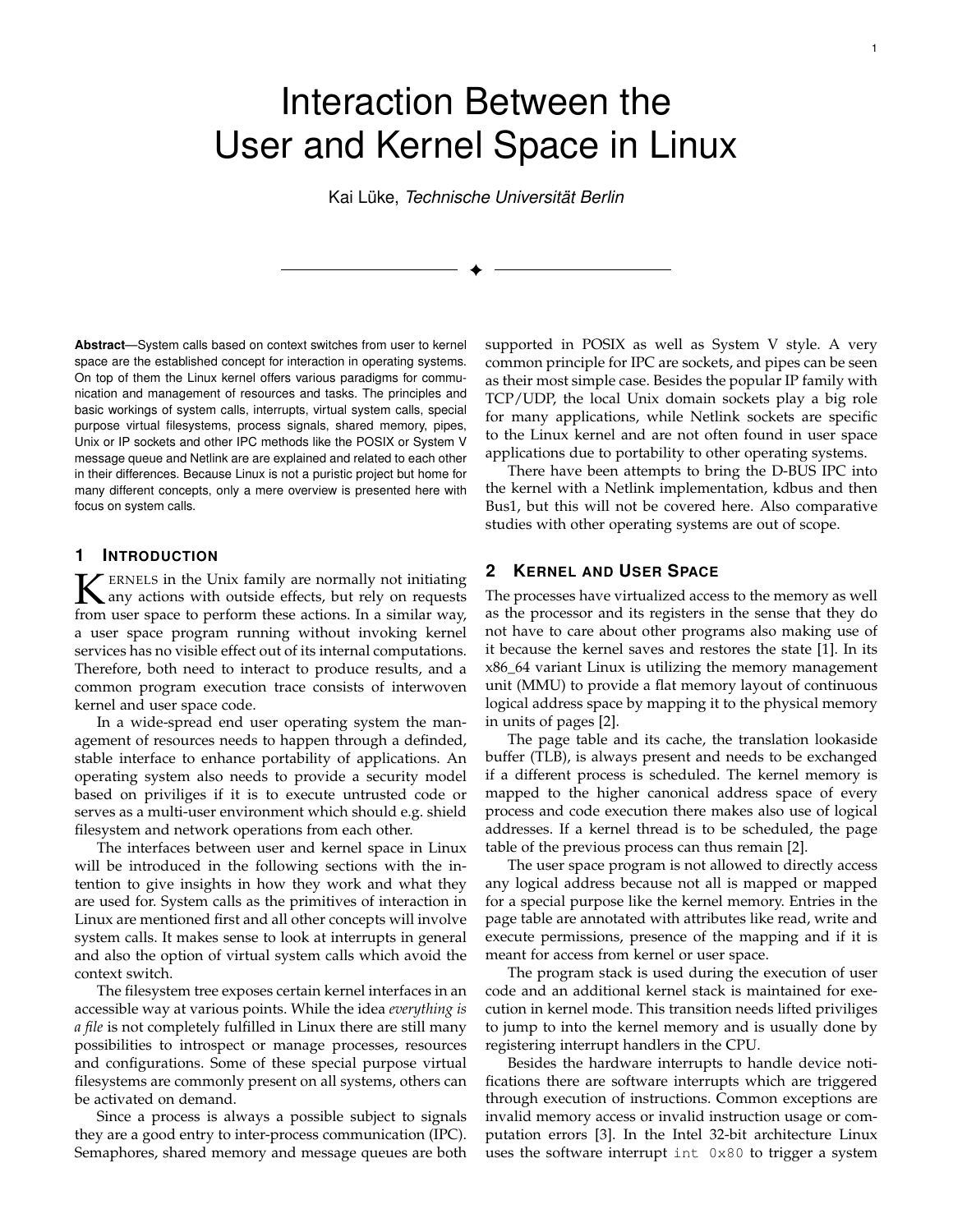call and in the 64-bit variant there are special system call instructions to enter and leave a system call but the result is the same. The registers are saved, the kernel stack of this process used and the requested system call function invoked and afterwards execution returns to user space code.

Code in the kernel section can perform almost all functionality known from user space. This ranges from a simple printk() which is always allowed and issues a message for the kernel log (accessible via the SYSLOG(2) syscall or /proc/kmsg) up to e.g. an implementation of an in-kernel TCP server since all system calls function are available. But because context switches are expensive, kernel code avoids touching the floating point and SIMD registers.

#### Memory Layout

Kernel 0xffffffffffffffff-ffff800000000000 (c.f. x86/x86\_64/mm.txt in [6])

- vsyscalls
- kernel module mapping
- kernel code
- stacks
- kasan shadow memory
- virtual memory map
- vmalloc/ioremap space
- direct mapping of all phys. memory
- guard hole, reserved for hypervisor

[Cannonical address sign extension hole]

User 0x00007fffffffffff-0000000000000000 (c.f. /proc/[PID]/maps, randomized)

- virtual dynamic shared object (vDSO)
- stack
- dynamic linker
- mmaps
- other shared objects (libraries)
- heap
- binary executable

Fig. 1. Virtual Address Space

## **3 LINUX SYSTEM CALLS**

System calls are the main primitives for communication with the kernel. Together they define an abstraction interface for the management of files, devices, processes and communication with the advantage that e.g. writing to a file does not need knowledge about the filesystem and disk drivers performing the write.

Also restrictions are set in place by the user permissions the process is running under. In addition to these traditional security model Linux offers capabilities, which are single aspects of the hightest (root) privilige level and can be supplied to processes either during runtime or attached to the binary executable. The list in CAPABILITIES(7) covers network operations, chaning file ownership, killing processes, mounting, loading kernel modules and more [4]. Another circumstance which has an effect on system calls is the control group of the process, and various controllers can specify resource limits and access policies, cf. CGROUPS(7).

With Linux NAMESPACES (7) the different contexts can also have an impact on available mount points, user and process IDs or visible network and IPC resources. Finally, SELinux policies or seccomp mode (allowing only reads and writes) are to be mentioned and it is the kernel's duty to check all restrictions if a system call is requested.

Now to the details of the call procedure starting from the C standard library used by an application. In a POSIX compatible system many functions are just wrappers for the system calls. But linking against the kernel C functions is not possible and an architecture specific system calling convention has to be followed.

A call to e.g. fopen(3) or open(2) for file access in the libc implementation uses a macro from linux/x86\_64/sysdep.h to resolve the syscall name to the syscall number from asm/unistd\_64.h. The calling convention demands the arguments to be loaded into registers which involves inline assembly and the numer of the system call becomes the first argument. Then the system call instruction is issued and execution continues in kernel space. The return value will afterwards be in the usual register as with normal calls, so there is no additional assembly involved.

If the system call should not be invoked by a wrapper function there is also the generic syscall(2) function which only needs the number of the system call. In its documentation one can find the calling convention by architecture, which makes it easy to write it in plain assembly and monitor the system calls of the process with the strace utility:

```
global _start
section .data
 fpath: db '/dev/null'
section .text
 _start:
 mov rax, 2 ;; open (
 mov rdi, fpath ;; fpath,
 mov rsi, 0 ;; O_RDONLY)
 syscall
 ;; returns file descriptor in rax
 mov rax, 60 ;; exit(
 mov rdi, 0 ;; 0)
 syscall
```

```
$ nasm -f elf64 -o open.o open.S
$ ld -o open open.o
$ strace ./open
execve("./open", ["./open"], [/* 62 \text{ vars } */]) = 0<br>open("/dev/null", 0 RDONLY) = 3
open("/dev/null", O_RDONLY) = 3
ext(0) = ?+++ exited with 0 +++
```
#### Fig. 2. Interfacing the Linux Kernel

A detail of process creation in Linux is that the current process needs to be duplicated by fork and can then be replaced with a new executable image by execve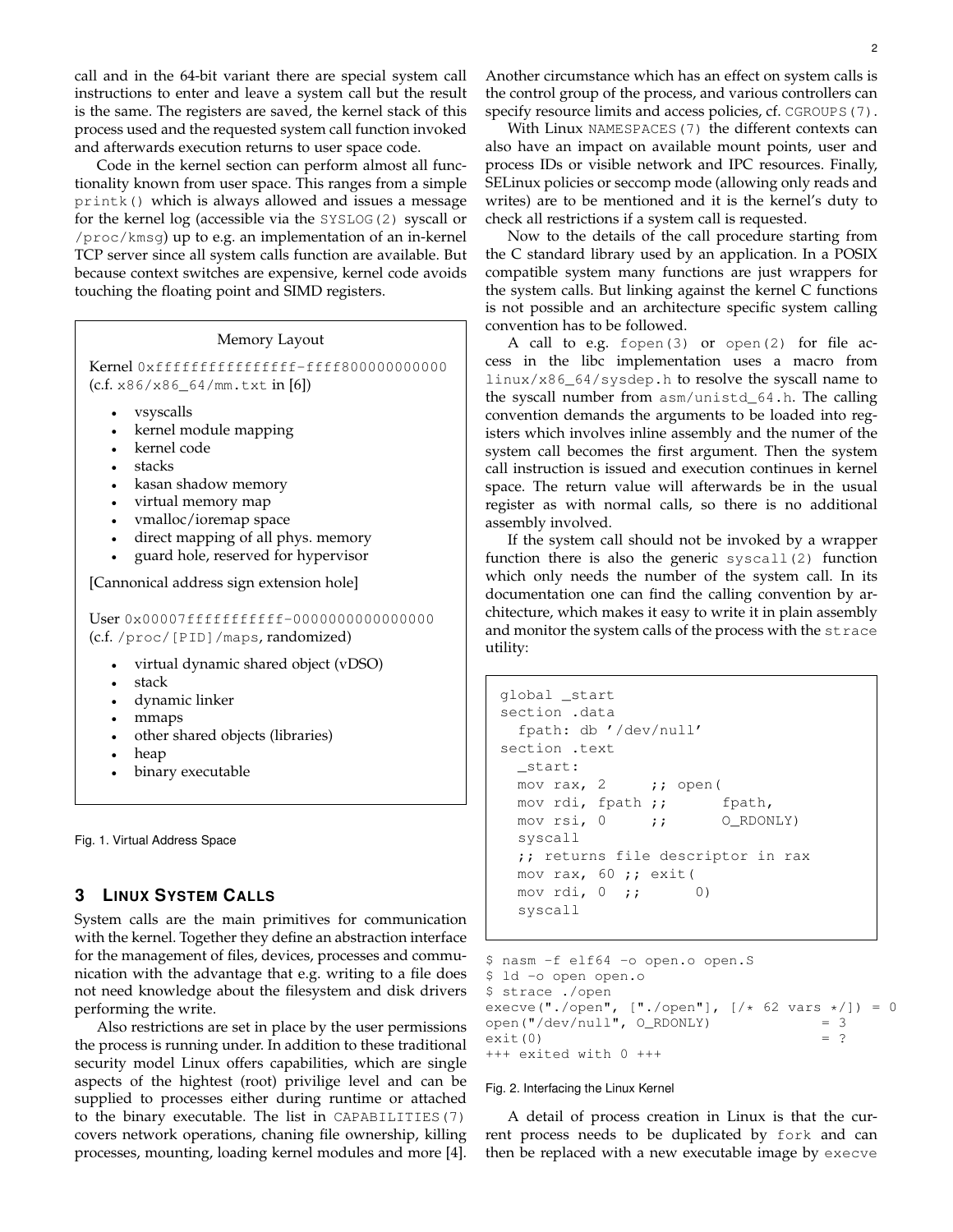as the first action in this new process. Some other wellknown syscalls are open, read, write, close for file descriptors, clone for threads or tracking file events with inotify\_init. The full list of around 300 available system calls is documented in SYSCALLS(2).

The system call interrupt lets the CPU fetch the position of the handler function from a model specific register as new value for the instruction pointer and the privilige level is set to kernel mode [3]. On the kernel side this handler activates the kernel stack and saves the registers to it. Just for a short period interrupts have been disabled when the handler was started, but are activated again in order to have preemptible system calls [2].

```
/* linux/fs/open.c
* Copyright (C) 1991, 1992 Linus Torvalds
*/
[...]
/* sys_open(const char __user *filename,
* int flags, umode_t mode)
*/
SYSCALL_DEFINE3(open, const char __user *,
                filename, int, flags,
                umode_t, mode)
{
        if (force_o_largefile())
                flags |= O_LARGEFILE;
        return do_sys_open(AT_FDCWD,
                           filename,
                           flags, mode);
}
[...]
```
Fig. 3. Implementation of open (2) which is sys\_open() internally [3]

System calls are written as C functions using the SYSCALL\_DEFINE macro which takes care of the metadata. This ensures that the sys\_call\_table contains the function pointers according to the syscall numbers, and defines asmlinkage as calling convention, i.e. they receive their arguments internally from the stack [2]. The system call handler can then issue a normal call instruction to the address of the related syscall entry in the table. Inside the system call it is important to distinguish between pointers into user space and in-kernel pointers but helper functions like copy\_from\_user() and copy\_to\_user() are provided.

When the function is finished the execution returns to the user process with restored state and privilige level, and the return value of the system call is available.

Normally system calls have a single purpose but ioctl(2) sends requests to special device files and is used for a variety of operations instead of new system calls since they need common sense and recompilation of the kernel. Nowadays it is preferred to expose attributes in the sysfs.

In contrast to calls to the kernel form user space Linux also supports shifting tasks to the user space with call\_usermodehelper() which provides a wrapper function to spawn a user process and wait for the result.

# **4 VIRTUAL SYSTEM CALLS**

Not every request really needs a context switch and for commonly used functions where shared data is accessed there are two machanisms. One is the legacy vsyscall memory mapping which contains simple pseudo-syscall functions like gettimeofday() and a shared memory region which holds the data to return.

Due to security reasons with the vsyscall statical mapping a new machanism of a *virtual ELF dynamic shared object* (vDSO) was developed because it supports address space layout randomization (ASLR). Where it resides is passed to the process as *auxiliary vector* variable, cf. VDSO(7).

## **5 VIRTUAL FILESYSTEMS**

Unix shells are well-suited for file processing and exposing the operating system through file objects is a powerful idea. The tree structure helps to find orientation and the set of actions on files is comprehendible.

```
/
|-- dev/
    | |-- audio
    | -- null| |-- sda
    | |-- block/
         ' -- 8:0 -> . . /sda| -- bus/
         ' -- usb/' -- char/| '-- 1:3 -> ../null
|-- proc/
      - 12345/| | |-- cgroup
         | | |-- cmdline
         | -- \quad cwd| | |-- environ
        | -- f d/| | | '-- 0
        | -- io
         | -- mem
         | -- mounts
    | | |-- syscall
         ' -- tasks/| |-- cgroups
    | |-- partitions
     | '-- sys/
    svs/|-- block/
    |-- bus/
    |-- class/
    |-- devices/
    |-- fs/
        | |-- cgroup/
    |-- kernel/
         | |-- debug/
         | |-- config/
         | '-- cpuset/
     |-- module/
     '-- power/
```
Fig. 4. Parts of the virtual filesystem tree

The devtmpfs virtual filesystem is filled by the kernel with all device nodes requested by drivers. It is normally mounted in /dev and also managed by the udev service in addition. These device files represent block or character stream devices (non necessarily physical) which are handled in the kernel. They can also be created with mknod(1) and are determined by a major and a minor ID.

Examples for character devices are the random generator or the null device. The common storage volumes and their partitions are accessible as block devices and can be manipulated like files.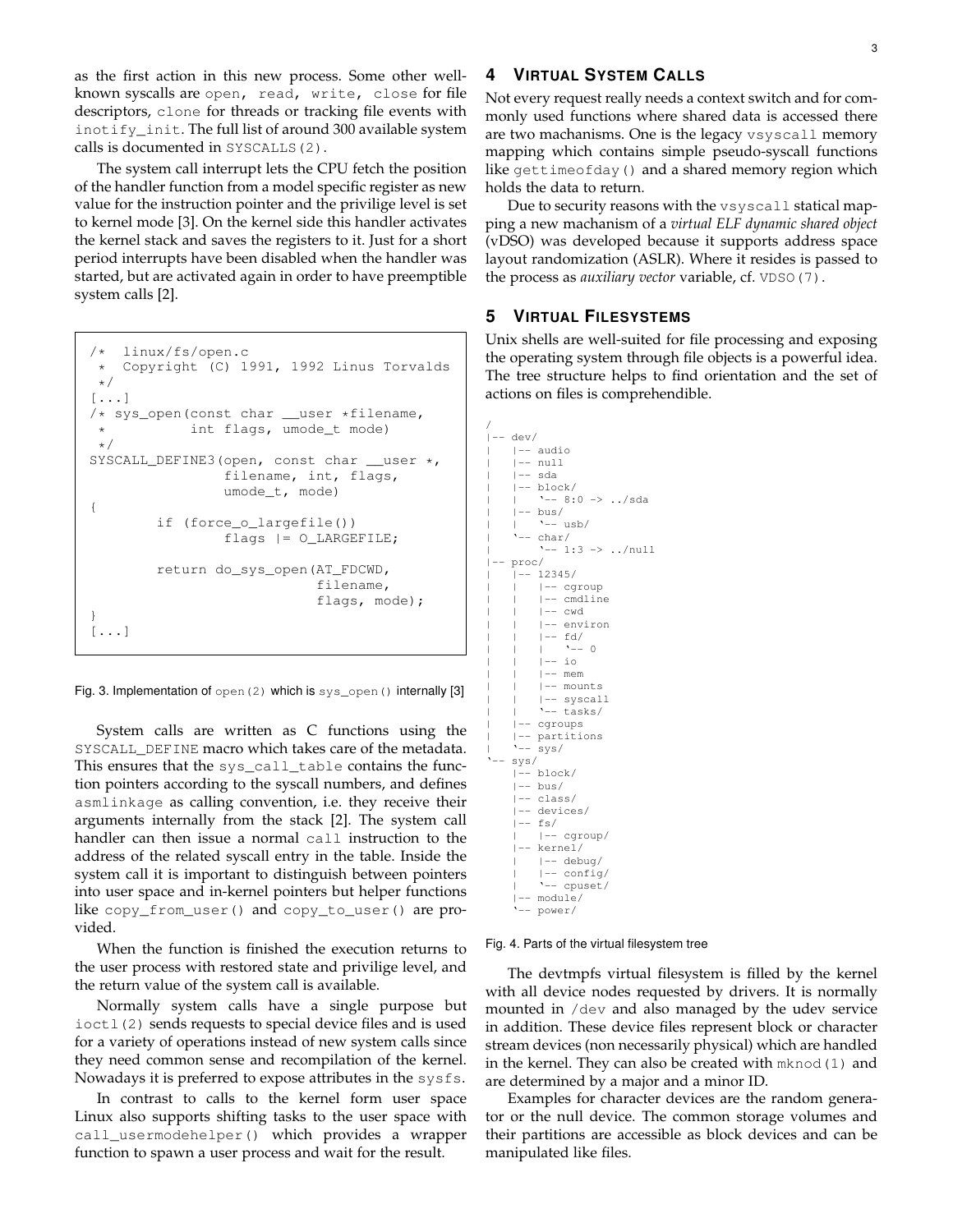```
$ ls -l /dev/loop0 /dev/null
brw-rw---- 1 root disk 7, 0 /dev/loop0
crw-rw-rw- 1 root root 1, 3 /dev/null
$ stat -c "%F, Mm: %t,%T" /dev/{loop0,null}
block special file, Mm: 7,0
character special file, Mm: 1,3
```
Fig. 5. The type, major and minor number of a file

While various virtual filesystems can be mounted to interface with the kernel the proc(5) filesystem is almost always there. It allows configuration and introspection of processes or kernel subsystems.

Each process has a subfolder given by its process ID. It is populated with information on the environment variables, command line arguments, links to the files behind the acquired file descriptors, current syscall, process threads, cgroup information, the mount environment and I/O statistics.

The sysctl(8) utility essentially accesses the files in /proc/sys/ to e.g. configure IP package forwarding or the memory swapping policy. The kernel maintains tables which specify the allowed content and a handler function for value change [5].

Read-only kernel debugging is possible in gdb through the /proc/kcore file and many other files like e.g. /proc/partitions exist. Internally there are two APIs, the original and the newer seq\_file interface to overcome the limit of single page reads [5].

A more systematic approach, but similar to /proc/sys/ is found in the newer sysfs which can expose kernel objects and their attributes more easily by making use of the internal hierarchy [2]. It is commonly mounted in /sys and uses directories to represent objects with their parent/child relation. In this way symbolic links are used to interconnect e.g. device classes with the devices of this kind.

The object attributes are contained as files in the directory and for read/write operations the defined functions in the kernel are invoked. This superseeded the practice of ioctl syscalls on special devices. And since kobject\_uevents() can be used to emit an event for a kernel objects via Netlink messages to user space, the advantage of static exposure and dynamic messaging can be combined.

Other special purpose filesystems for interfacing kernel subsystems which may be found in /sys/kernel/ are debugfs to modify values via the seq\_file API, and configfs to create kernel objects from user space, cf. documentation in filesystems/ of [6].

Control cgroups(7) were mentioned in the section on system calls and they can also be managed through the virtual filesystem. Modern Linux distributions mount the cgroups controllers which specified as mount options for the cgroup (v1) filesystem to subfolders in /sys/fs/cgroup/. The cgroup2 filesystem abandons this flexibility for a unified mount point. New groups for each controller can be created through new directories and then processes be added by writing the PID to the cgroup.procs file. An example use case is to implement

access restrictions in the device controller by writing e.g.  $a \leftrightarrow \cdot \cdot$  rwm to devices.deny to deny reads, writes and mknods for all types and all major/minor device IDs. CPU sets allow to pin a process group to a certain CPUs. Memory, I/O or network restrictions are also possible.

All these user space requests need to go through the virtual filesystem tree into the specific filesystem which has a significant latency compared to direct system calls [7]. Sometimes it is possible to use either the sysfs entry or an (ioctl) system call depending on the needs.

## **6 SIGNALS**

Process signals as defined in POSIX are tied to actions (where also ignoring is an action). A process can register a handler function to replace the default action to e.g. handle a Ctrl-C SIGABRT on the terminal. The handler is asynchronously invoked independently from the normal programm execution [1]. A signal mark can block signals during handler execution. Magic SysRq keyboard commands can issue termination and kill signals to all processes directly from the kernel side [2].

Linux supports POSIX standard and realtime signals as listed in SIGNAL(7). SIGTERM asks the process to terminate while SIGKILL even cannot be handled and directly halts the process. They have the IDs 15 for TERM and 9 for KILL, where  $15$  is the default value for the kill $(1)$  utility. SIGSTOP can also not be handled and prevents the process from being scheduled.

Processor exceptions which trigger a kernel interrupt will come as e.g. SIGFPE or SIGSEGV signals to the process for invalid floating point operations or memory access. Signals can carry a data word which might be useful for simple IPC with the non-specific SIGUSR1.

#### **7 SHARED MEMORY, SEMAPHORES AND QUEUES**

Both the System V SVIPC(7) and POSIX API variants for shared memory, semaphores and message queues are offered. Shared memory regions can be created or the same file mapped to memory. This concept is essential if copying large amounts of data is to be avoided, but can also serve as communication method combined with mutal exclusion through blocking semaphores as in SEM\_OVERVIEW(7). A simple list of active resources is available through the lsipc or ipcs utility. They are persistent in the kernel if the processes do not remove them. Access is gained through unique identifiers and the creating process may set restrictions.

The POSIX shared memory as described in SHM\_OVERVIEW(7) can be named and referenced in /dev/shm or anonymous. Message queues as in POSIX MQ\_OVERVIEW(7) allow multiple reading and writing processes.

#### **8 INTER-PROCESS COMMUNICATION SOCKETS**

Messages through sockets offer flexibility and portability compared to direct syscalls or shared memory. Pipes, IP and Unix domain sockets are common in user space IPC and can also be used in kernel space but Netlink sockets are unique to the Linux kernel, and therefore not often used seen in user space.